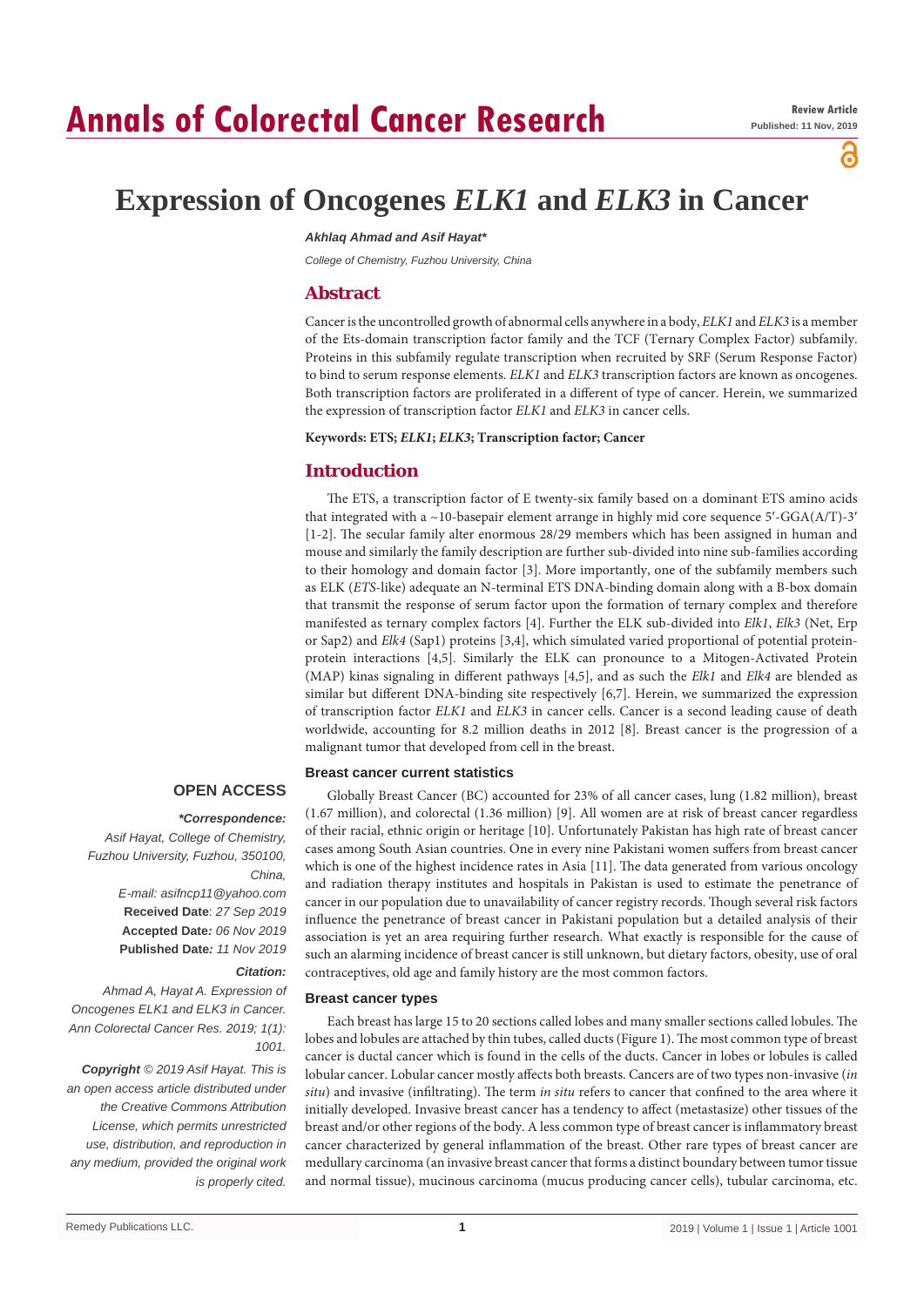



[12]. The ETS (E26 transformation-specific also called as E-Twentysix) is a largest family of a transcription factor that play important role in cell proliferation, differentiation and apoptosis [13]. The transcription factor *ELK1* and *ELK3* also termed as (NET, SAP-2 or ERP) are the member of ETS family and ternary complex factor TCF subfamily. The TCFS as a result of binding trigger serum response elements with Serum Response Factor (SRF) and by the help of TCF-SRF complexes control many genes such as *c-fos* gene [14].

*ELK1* (NCBI ID: BAA36617.1) and *ELK3* (NCBI ID: CAG47047.1) are protein bind to specific DNA sequences in the genome, regulate gene transcription [15]. According to PDB data base *ELK1* contain N domain while in case of domain of *ELK3* no 3D found was found (Figure 1). *ELK1* and *ELK3* are ~38.5% similarity. The *ELK1* protein has 428 amino acids with a molecular weight of 44915.02 with 39 negatively charged residues and 37 positively charged residues. The *ELK3* protein contains 407 amino acids with a molecular weight of 44167.58 with include 35 negatively charged residues and 42 positively charged residues. The central identical region locus at the N domain, ETS (Erythroblast Transformation Specific) domain exists at the N domain that control interaction with DNA. MR-analysis

of the structure of the ETS domains shows that it has three alphahelixes (1-3) and four-stranded beta-sheets (1-4) organized in the order alpha<sub>1</sub>-beta<sub>1</sub>-beta<sub>2</sub>-alpha<sub>2</sub>-alpha<sub>3</sub>-beta<sub>3</sub>-beta<sub>4</sub> forming a winged Helix-Turn-Helix (wHTH) topology [13]. Different members of the ETS family proteins display distinct DNA binding specificities. The ETS domains and the adjoining amino acid sequences of the proteins affect the binding affinity, and the changes in a single amino acid in the ETS domain can alter its DNA binding specificities [4].

The secondary structural elements present above the sequences α-Helices are represented by winding and β-strands by bold arrows. Residues conserved in the *Elk-1* and *Elk-3* highlight by red. Residues involved in DNA interaction indicated with blue triangle.

The Figure 2 shows interaction of *ELK1* and *ELK3* with Cyclin-Dependent Kinases (CDKs) in the M phase. While *ELK1* interact with Chromosome segregation process in the M phase as well as meiotic spindle between  $\mathrm{G}_\mathrm{2}$  and M phase. The expression level of  $ELK1$  protein in the end stage of  $G_1$  phase elevated. While in the middle stage of  $G<sub>1</sub>$  phase and at the end of S phase it almost disappears. However  $ELK3$  protein expression level in the middle stage of  $\mathrm{G}_2$  and  $\mathrm{G}_1$  phase became very high. While almost disappear in the middle stage of S phase. *ELK3* are high in the four stages of cell cycle.

The ETS gene play a key role in development, differentiation, transformation and cellular proliferation, their structures are conserved [13,16]. Based on common DNA binding domains, most of the transcription factors are grouped together leading to a similar DNA sequence preference [17,18].

The ETS transcription factor in human is encoded by 28 genes. *ELK1* and *ELK3* are Ternary Complex Factors (TCFs) that belong to the sub-family of Erythroblast Transformation Specific (ETS) domain proteins which bind to a DNA specific sequence through a purinerich GGA core sequence, transcription factors control the expression of various genes i.e. proto oncogenes [19]. The Elk subfamily consists of three different types of proteins *ELK1*, *ELK3* and *ELK4* (Net, Erp or Sap2 and Sap1), which have diverse possible proteinprotein interaction [3-5,20-22]. The sequence of ETS gene family was identified in 1983, E26 which induce leukemia's in chickens. Moreover, the ETS factor orthologous consequently identified in mouse (26), *Caenorhabditis elegans* (10) and *Drosophila melanogaster* (8) displays extraordinary sequence homology with human ETS factors [23-26].

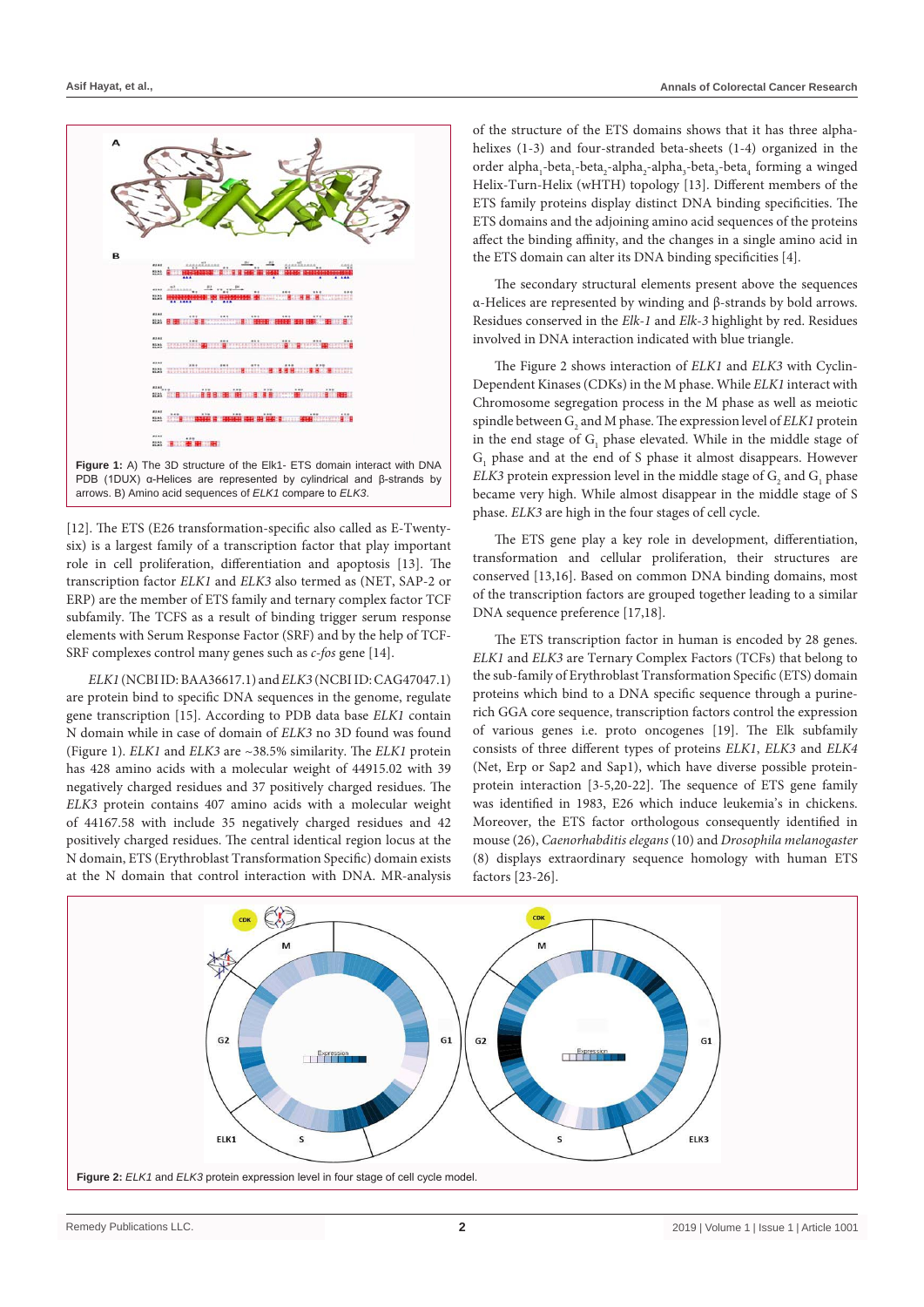

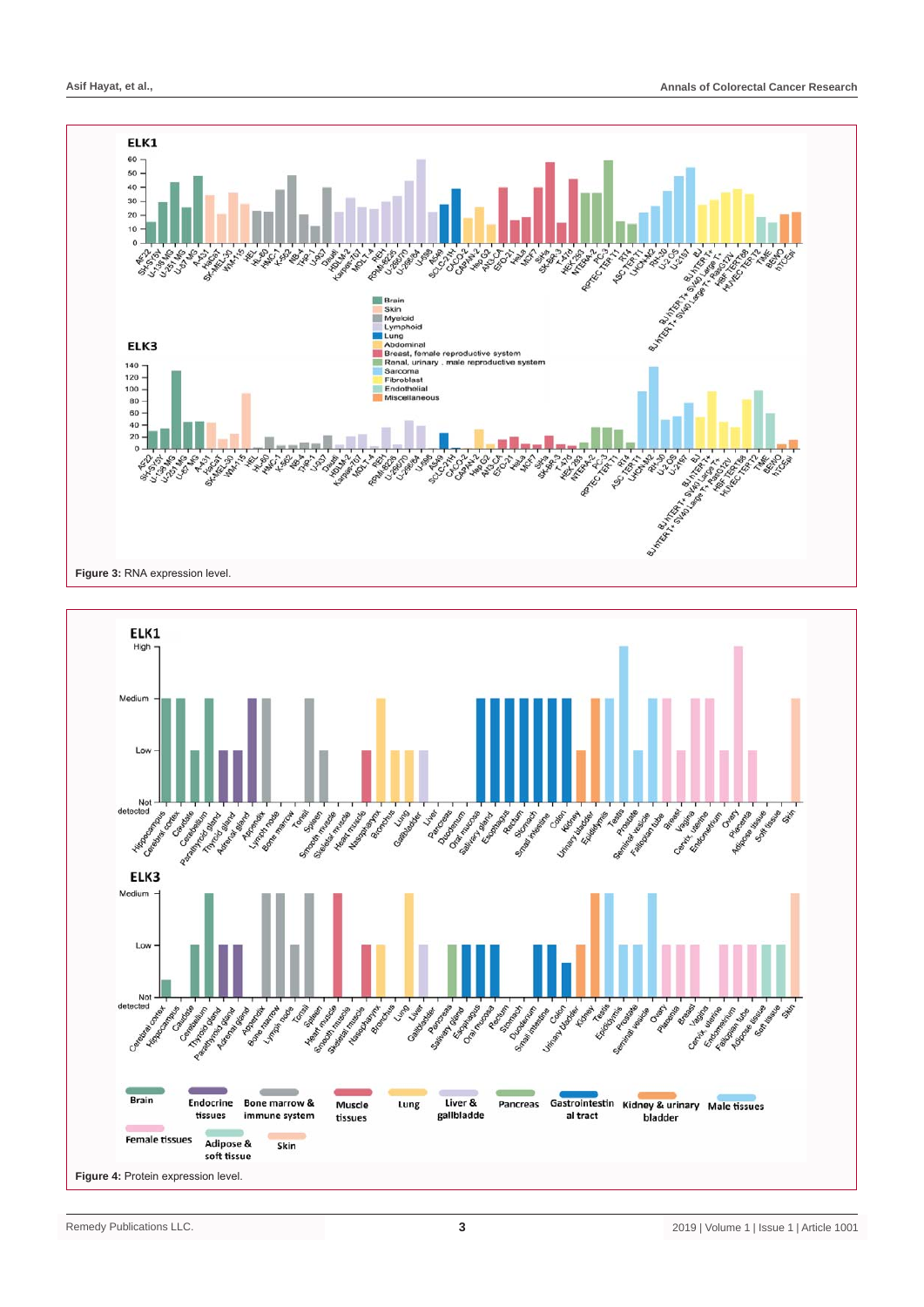## **Table 1:** *ELK1* and *ELK3* expression at protein and mRNA level.

|                           | ELK <sub>1</sub>                                                                                                                                                   | ELK3                                                                                                                                                               |
|---------------------------|--------------------------------------------------------------------------------------------------------------------------------------------------------------------|--------------------------------------------------------------------------------------------------------------------------------------------------------------------|
| <b>Cellular Component</b> | axon terminus                                                                                                                                                      | nucleoplasm                                                                                                                                                        |
|                           | nucleus                                                                                                                                                            | nucleus                                                                                                                                                            |
|                           | mitochondrion                                                                                                                                                      | intracellular membrane-bounded organelle                                                                                                                           |
|                           | nucleoplasm                                                                                                                                                        | mitochondrion                                                                                                                                                      |
|                           | Dendrite                                                                                                                                                           |                                                                                                                                                                    |
|                           | neuronal cell body                                                                                                                                                 |                                                                                                                                                                    |
| <b>Molecular Function</b> | sequence-specific DNA binding transcription factor activity                                                                                                        | purine-rich negative regulatory element binding sequence-specific<br>DNA binding transcription factor activity                                                     |
|                           | RNA polymerase II core promoter proximal region sequence-specific<br>DNA binding transcription factor activity involved in positive regulation<br>of transcription | transcription corepressor activity                                                                                                                                 |
|                           | core promoter binding                                                                                                                                              | RNA polymerase II core promoter proximal region sequence-specific<br>DNA binding transcription factor activity involved in positive regulation<br>of transcription |
|                           | double-stranded DNA binding                                                                                                                                        | DNA binding                                                                                                                                                        |
|                           | chromatin binding                                                                                                                                                  | RNA polymerase II core promoter proximal region sequence-specific<br>DNA binding                                                                                   |
|                           | RNA polymerase II core promoter proximal region sequence-specific<br>DNA binding                                                                                   | sequence-specific DNA binding RNA polymerase II transcription<br>factor activity                                                                                   |
| <b>Biological Process</b> | toll-like receptor 3 signaling pathway                                                                                                                             | cell differentiation                                                                                                                                               |
|                           | cellular response to gamma radiation                                                                                                                               | wound healing                                                                                                                                                      |
|                           | toll-like receptor 2 signaling pathway                                                                                                                             | regulation of transcription, DNA-templated                                                                                                                         |
|                           | cell differentiation                                                                                                                                               | regulation of transcription from RNA polymerase II promoter                                                                                                        |
|                           | toll-like receptor TLR1:TLR2 signaling pathway                                                                                                                     | positive regulation of transcription from RNA polymerase II promoter                                                                                               |
|                           | response to light stimulus                                                                                                                                         | transcription from RNA polymerase II promoter                                                                                                                      |
|                           | toll-like receptor TLR6: TLR2 signaling pathway                                                                                                                    | negative regulation of transcription, DNA-templated angiogenesis                                                                                                   |
|                           | transcription from RNA polymerase II promoter                                                                                                                      |                                                                                                                                                                    |
|                           | toll-like receptor signaling pathway                                                                                                                               |                                                                                                                                                                    |
|                           | neurotrophin TRK receptor signaling pathway                                                                                                                        |                                                                                                                                                                    |
|                           | innate immune response                                                                                                                                             |                                                                                                                                                                    |
|                           | cellular response to testosterone stimulus                                                                                                                         |                                                                                                                                                                    |
|                           | toll-like receptor 9 signaling pathway                                                                                                                             |                                                                                                                                                                    |
|                           | TRIF-dependent toll-like receptor signaling pathway                                                                                                                |                                                                                                                                                                    |
|                           | toll-like receptor 5 signaling pathway                                                                                                                             |                                                                                                                                                                    |
|                           | stress-activated MAPK cascade                                                                                                                                      |                                                                                                                                                                    |
|                           | toll-like receptor 10 signaling pathway                                                                                                                            |                                                                                                                                                                    |
|                           | positive regulation of transcription, DNA-templated                                                                                                                |                                                                                                                                                                    |
|                           | toll-like receptor 4 signaling pathway                                                                                                                             |                                                                                                                                                                    |
|                           | positive regulation of neuron death                                                                                                                                |                                                                                                                                                                    |
|                           | MyD88-dependent toll-like receptor signaling pathway                                                                                                               |                                                                                                                                                                    |
|                           | MyD88-independent toll-like receptor signaling pathway                                                                                                             |                                                                                                                                                                    |
|                           | positive regulation of transcription from RNA polymerase II promoter                                                                                               |                                                                                                                                                                    |

The ETS transcription factors are involved in different types of cancer *via* their association in chromosomal translation or over expression in cancer and also have the ability to mediate the signaling cascades [16]. In our study, we found that miR-135a regulated *ELK1* and *ELK3* expression at protein and mRNA level in MCF-7 and T47D cells (Figures 3 and 4, Table 1), suggesting the key role of a miR-135 a dysregulation in the pathogenesis of BC. *Elk-1*, a *c-Fos* proto-oncogene regulator, plays an important role in the induction of immediate early gene expression in response to a variety of extracellular signals, member of ETS-domain family of transcriptional factors. Both "*BRCA1*a and *BRCA1*b" splice variants act as growth suppressors of BC. Chai et al. [27] demonstrated for the first time *Elk-1* association with *BRCA1* splice variants "*BRCA1*a and *BRCA1*b" through "GST-pull down assays, co-imunoprecipitations/ Western blot analysis of cell extracts from breast cancer cells and mammalian two-hybrid assays" [28]. They confined the *BRCA1* interaction domain of *Elk-1* protein to the conserved ETS domain, a motif involved in DNA binding and protein-protein interactions. They also observed binding of *BRCA1* proteins to other ETS-domain transcription factors "SAP1, ETS-1, ERG-2 and Fli-1 but not with *Elk-1* splice variant Delta *Elk-1* and *c-Fos* proto-oncogene". Interestingly, their studies revealed that although both *Elk-1* and SAP-1 are also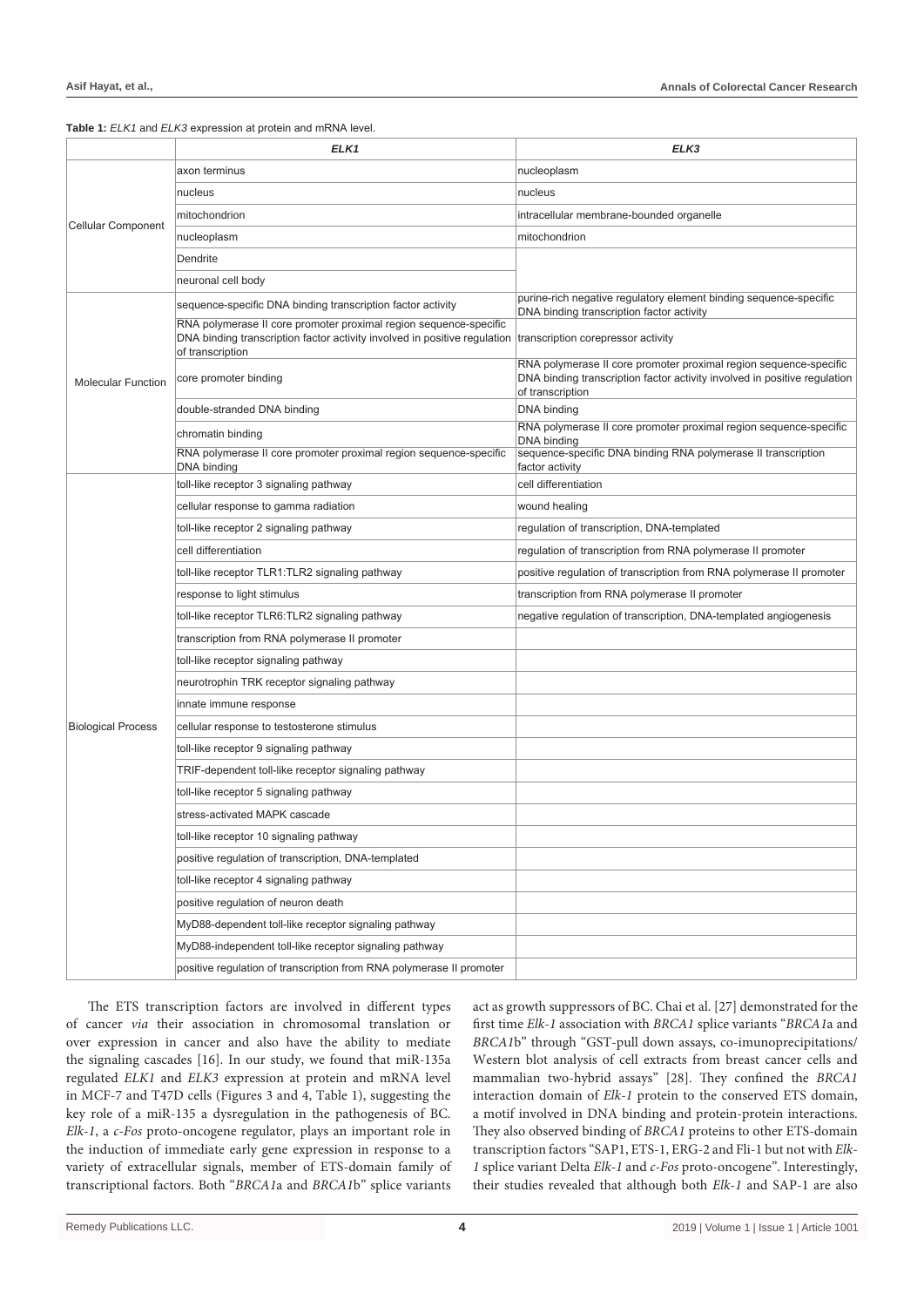

called ternary complex factors, only *Elk-1* but not *SAP-1* boosted the growth suppressive function of *BRCA1*a/1b proteins in breast cancer cells. Thus *Elk-1* could be a potential downstream target of *BRCA1* in its growth control pathway. Furthermore, they observed inhibition of *c-Fos* promoter activity in *BRCA1*a transfected stable breast cancer cells and over expression of *BRCA1*a/1b reduced MEKinduced SRE activation *in vivo*. These results validated an association between the growth suppressive function of *BRCA1*a/1b proteins and signal transduction pathway involving *Elk-1* protein. All these results together recommended that one of the mechanisms by which *BRCA1*a/1b proteins function as growth/tumor suppressors is by inhibition of the expression of *Elk-1* target genes like *c-Fos via* the *Elk-1* SRE-SRF ternary complex on the c-Fos promoter, or *via* competing for a common factor(s) [28]. Although we have focused on the role of ETS proteins, it is clear that AP-1 can also have regulatory functions at ETS/AP-1 sites. RAS/ERK signaling results in up regulation of both JUN and FOS expression levels [29]. This may change the subunit composition of AP-1 at ETS/AP-1 binding sequences in favor of proteins that are stronger transcriptional activators. JUN is also a target of JNK phosphorylation, and this pathway increases transcriptional activation by AP-1 [30]. Thus, it will be interesting to discover how the JNK pathway integrates with the RAS/ERK pathway to regulate genes through ETS/AP-1 sequences.

In addition to ETS and AP-1, other transcription factors likely play important roles in the regulation of this RAS/ERK gene expression program. The PEA2 site of the polyoma virus enhancer, which is bound by a RUNX transcription factor, is critical for enhancer function. Interestingly, ETS/RUNX composite sites have been identified in genomic regions bound by *ETS1* in T cells [31]. Binding sites for TCF/LEF1, transcription factors activated by WNT signaling have been shown to cooperate with ETS, AP-1, and RUNX sequences at various regulatory elements, including the MMP7 enhancer [32- 34]. Over expression of ETS oncogenes has been reported to activate WNT signaling in prostate cells indicating collaboration with this pathway [35].

In conclusion, the RAS/ERK gene expression program that is regulated, in part, by ETS/AP-1 sequences is an important pathway for the motility and invasion of cancer cells. The regulation of even this simple ETS/AP-1 element can be highly complex and depends on the expression levels of multiple transcription factors and the status of multiple signaling pathways. It is fitting that the ETS transcription factor originally named for the PEA3 sequence element (now renamed ETV4) and the ETS subfamily that inherited the same name play a key role in the biology of this long-studied regulatory sequence (Figure 5) [36].

miRNAs, a family of small non-coding RNAs first discovered by Lee et al. [37] that regulate a wide array of biological processes including carcinogenesis. In cancer cells, miRNAs have been found to be heavily dysregulated. Recently, miRNAs have been shown to involve in differentiation states of various human malignancies, including BC. In particular, comparison of normal and malignant breast tissue has revealed that a small subset of deregulated miRNAs including "mir-125b, mir-145, mir-21, and mir-155" can be identified that obviously differentiate normal from malignant breast tissue [37]. The techniques of the TNM system of clinical stages classification were developed in 1943-1952 by Denoix[38], based on dissemination of cancer according to the feature of primary tumor localization, size, and extension to the surrounding structure.

The ETS transcription factor in humans is encoded by 28 genes. *ELK1* and *ELK3* are Ternary Complex Factors (TCFs) that belong to the sub-family of Erythroblast Transformation Specific (ETS) domain proteins which bind to a DNA specific sequence through a purinerich GGA core sequence, both of the transcription factors regulate the expression of a variety of genes including proto oncogenes [19]. The Elk subfamily is consisted of three different type of proteins *ELK1*, *ELK3* and *ELK4* (Net, Erp or Sap2 and Sap1), which have diverse possible protein-protein interaction [3-5,20-22]. The sequence of ETS gene family was identified in 1983, E26 which have the function to induces leukemia's in chickens. Moreover the ETS factor orthologous consequently identified in mouse (26), *Caenorhabditis elegans* (10) and *Drosophila melanogaster* (8) displays extraordinary sequence homology with human ETS factors [23-26].

#### **References**

- 1. [Tada-Oikawa S, Hiraku Y, Kawanishi M, Kawanishi S. Mechanism for](https://www.ncbi.nlm.nih.gov/pubmed/14561532)  [generation of hydrogen peroxide and change of mitochondrial membrane](https://www.ncbi.nlm.nih.gov/pubmed/14561532)  [potential during rotenone-induced apoptosis. Life Sci. 2003;73\(25\):3277-](https://www.ncbi.nlm.nih.gov/pubmed/14561532) [88.](https://www.ncbi.nlm.nih.gov/pubmed/14561532)
- 2. [Whitmarsh AJ, Shore P, Sharrocks AD, Davis RJ. Integration of MAP](https://www.ncbi.nlm.nih.gov/pubmed/7618106)  [kinase signal transduction pathways at the serum response element.](https://www.ncbi.nlm.nih.gov/pubmed/7618106)  [Science. 1995;269\(5222\):403-7.](https://www.ncbi.nlm.nih.gov/pubmed/7618106)
- 3. Kobberup S, Nyeng P, Juhl K, Hutton J, Jensen J. ETS‐family genes in pancreatic development. Dev Dyn. 2007;236(11):3100-10.
- 4. [Buchwalter G, Gross C, Wasylyk B. Ets ternary complex transcription](https://www.ncbi.nlm.nih.gov/pubmed/14693367)  [factors. Gene. 2004;324:1-14.](https://www.ncbi.nlm.nih.gov/pubmed/14693367)
- 5. [Ducret C, Maira SM, Lutz Y, Wasylyk B. The ternary complex factor Net](https://www.ncbi.nlm.nih.gov/pubmed/11042694)  [contains two distinct elements that mediate different responses to MAP](https://www.ncbi.nlm.nih.gov/pubmed/11042694)  [kinase signalling cascades. Oncogene. 2000;19\(44\):5063-72.](https://www.ncbi.nlm.nih.gov/pubmed/11042694)
- 6. [Shore P, Sharrocks AD. The MADS‐box family of transcription factors.](https://www.ncbi.nlm.nih.gov/pubmed/7744019)  [Eur J Biochem. 1995;229\(1\):1-13.](https://www.ncbi.nlm.nih.gov/pubmed/7744019)
- 7. [Dalton S, Treisman R. Characterization of SAP-1, a protein recruited](https://www.ncbi.nlm.nih.gov/pubmed/1339307)  [by serum response factor to the c-fos serum response element. Cell.](https://www.ncbi.nlm.nih.gov/pubmed/1339307)  [1992;68\(3\):597-612.](https://www.ncbi.nlm.nih.gov/pubmed/1339307)
- 8. [Wade TJ, Calderon RL, Brenner KP, Sams E, Beach M, Haugland R, et al.](https://www.jstor.org/stable/20485653?seq=1#page_scan_tab_contents)  [High sensitivity of children to swimming-associated gastrointestinal illness:](https://www.jstor.org/stable/20485653?seq=1#page_scan_tab_contents)  [results using a rapid assay of recreational water quality. Epidemiology.](https://www.jstor.org/stable/20485653?seq=1#page_scan_tab_contents)  [2008;19\(3\):375-83.](https://www.jstor.org/stable/20485653?seq=1#page_scan_tab_contents)
- 9. [Jemal A, Bray F, Center MM, Ferlay J, Ward E, Forman D. Global cancer](https://www.ncbi.nlm.nih.gov/pubmed/21296855)  [statistics. CA Cancer J Clin. 2011;61\(2\):69-90.](https://www.ncbi.nlm.nih.gov/pubmed/21296855)
- 10. [Markert JM, Medlock MD, Rabkin SD, Gillespie GY, Todo T, Hunter](https://www.ncbi.nlm.nih.gov/pubmed/10845725)  [WD, et al. Conditionally replicating herpes simplex virus mutant, G207](https://www.ncbi.nlm.nih.gov/pubmed/10845725)